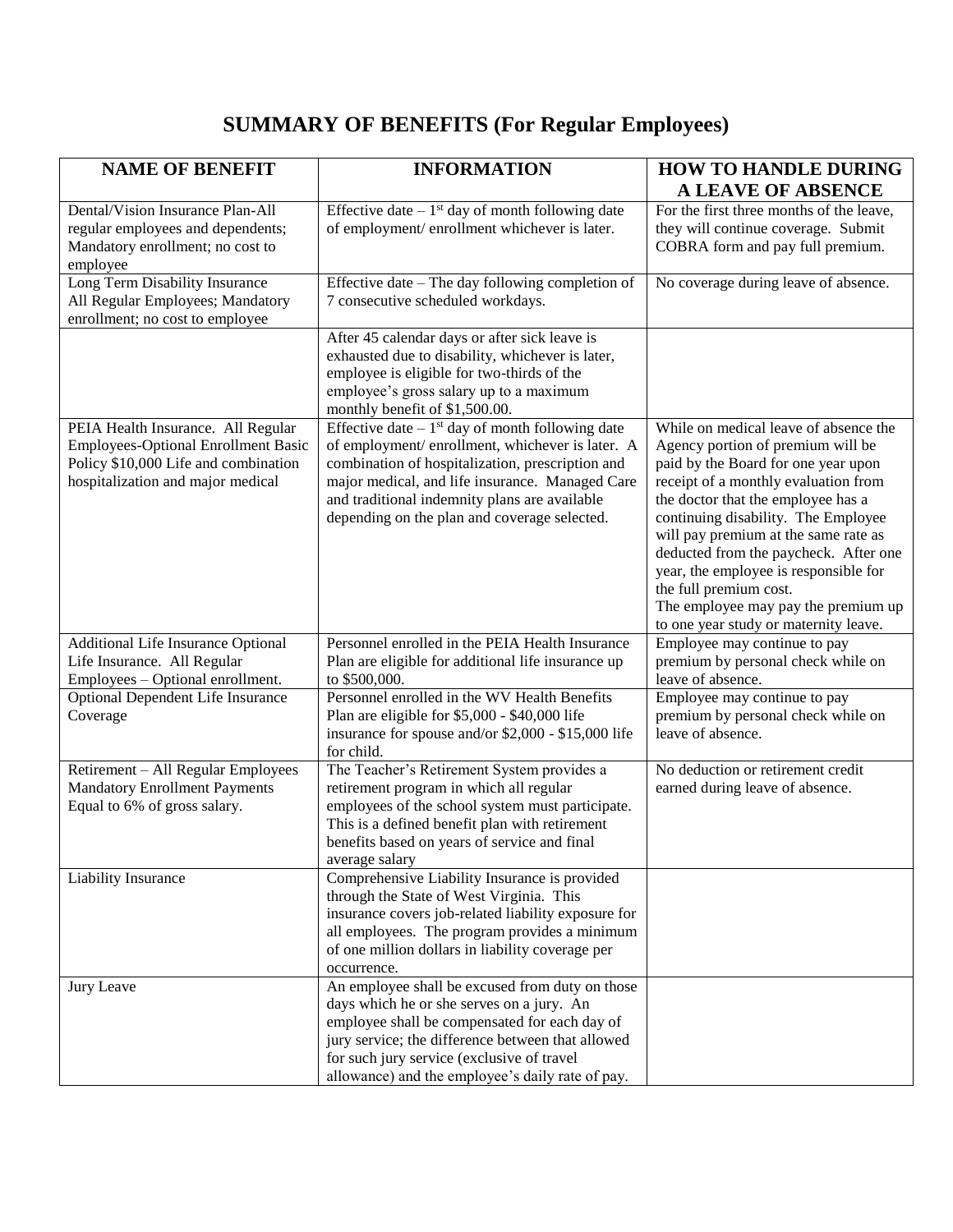| Employee Assistance Program (EAP)    | Helps employees address personal problems                                          |                                                                 |
|--------------------------------------|------------------------------------------------------------------------------------|-----------------------------------------------------------------|
| No cost to employees who receive     | effectively by providing confidential assessment,                                  |                                                                 |
| health benefits. Includes spouse and | information, counseling support and referral                                       |                                                                 |
| dependent children                   | services. Provides employee with a result-                                         |                                                                 |
|                                      | oriented realistic plan of action. Includes three                                  |                                                                 |
|                                      | (3) confidential counseling sessions at no cost to                                 |                                                                 |
|                                      | the employee.                                                                      |                                                                 |
| Tax Deferred Annuity (403b)          | A tax deferred investment for retirement savings                                   | Deductions cease for the period of                              |
|                                      | is available to all employees through several                                      | absence and may be resumed upon                                 |
|                                      | annuity carriers. Employee's responsibility to                                     | reinstatement. Deductions cease for the                         |
|                                      | contact participating carriers. Listing of carriers                                | period of absence and payments must                             |
|                                      | available from the Human Resources Office.                                         | be made directly to Credit Union.                               |
| Credit Union                         | Both savings and loan payments may be handled                                      | Deductions cease for the period of                              |
|                                      | through payroll deduction. VISA, ATM, IRA's                                        | absence. Submit an application for                              |
|                                      | and a wide variety of loan services are available.                                 | leave form.                                                     |
| <b>Government Bonds</b>              | U.S. Savings Bonds may be purchased through                                        |                                                                 |
|                                      | payroll deduction.                                                                 |                                                                 |
| Leave of Absence                     | For advanced study, maternity, child care, family                                  |                                                                 |
|                                      | or personal prolonged illness.                                                     |                                                                 |
| <b>Sick Leave</b>                    | Payment of time off while employee is ill. This                                    |                                                                 |
|                                      | accumulates at the rate of one and one-half days                                   |                                                                 |
|                                      | per month, without limit. All payable leave                                        |                                                                 |
|                                      | comes from this accumulation. No cash                                              |                                                                 |
|                                      | distribution upon termination or death.                                            |                                                                 |
| Personal Leave                       | Payable for four days of absence per year. This is                                 |                                                                 |
|                                      | a chargeable to the employee's sick leave                                          |                                                                 |
|                                      | accumulation and be approved by a supervisor.                                      |                                                                 |
|                                      | Up to 2 days per year may be carried over to the                                   |                                                                 |
|                                      | next school year.                                                                  |                                                                 |
| <b>Bereavement Leave</b>             | Payment for limited time off due to the death of                                   |                                                                 |
|                                      | specific relative. This is chargeable to the<br>employee's sick leave accumulation |                                                                 |
| Vacation                             |                                                                                    |                                                                 |
|                                      | For 261 day employees. Based on length of                                          |                                                                 |
|                                      | service. Must be approved in advance by a<br>supervisor.                           |                                                                 |
| Workmen's Compensation               | Payment of medical costs and for lost time due to                                  |                                                                 |
|                                      | the work-related injury or illness.                                                | Return to Work Program available to<br>facilitate early return. |
| Holidays                             | The following holidays are paid when they fall                                     |                                                                 |
|                                      | within the employment term; Labor Day,                                             |                                                                 |
|                                      | Veterans Day, Thanksgiving, Christmas, New                                         |                                                                 |
|                                      | Year's, Martin Luther King Jr.'s Birthday,                                         |                                                                 |
|                                      | Memorial Day, West Virginia Day, Independence                                      |                                                                 |
|                                      | Day, Primary and General Election Days, and up                                     |                                                                 |
|                                      | to six outside-the-school-environment days.                                        |                                                                 |
| <b>Flexible Spending Accounts</b>    | This program allows employees to set aside funds                                   | No deductions available.                                        |
|                                      | on a pre-tax basis for dependent and medical                                       |                                                                 |
|                                      | expenses.                                                                          |                                                                 |
| Smart 529 West Virginia's College    | Tax advantaged savings plan designed to                                            |                                                                 |
| <b>Savings Plan</b>                  | encourage families to save for college.                                            |                                                                 |
| Whole Life Insurance                 | Whole life insurance up to $$100,000$ of                                           | The company will bill the employee.                             |
|                                      | guaranteed coverage.                                                               |                                                                 |

This is intended to provide only a brief summary of benefit programs. Refer to the applicable policy for detailed information. In the case of any conflict, error or ambiguity between this summary and the actual policy, the policy provisions will control.